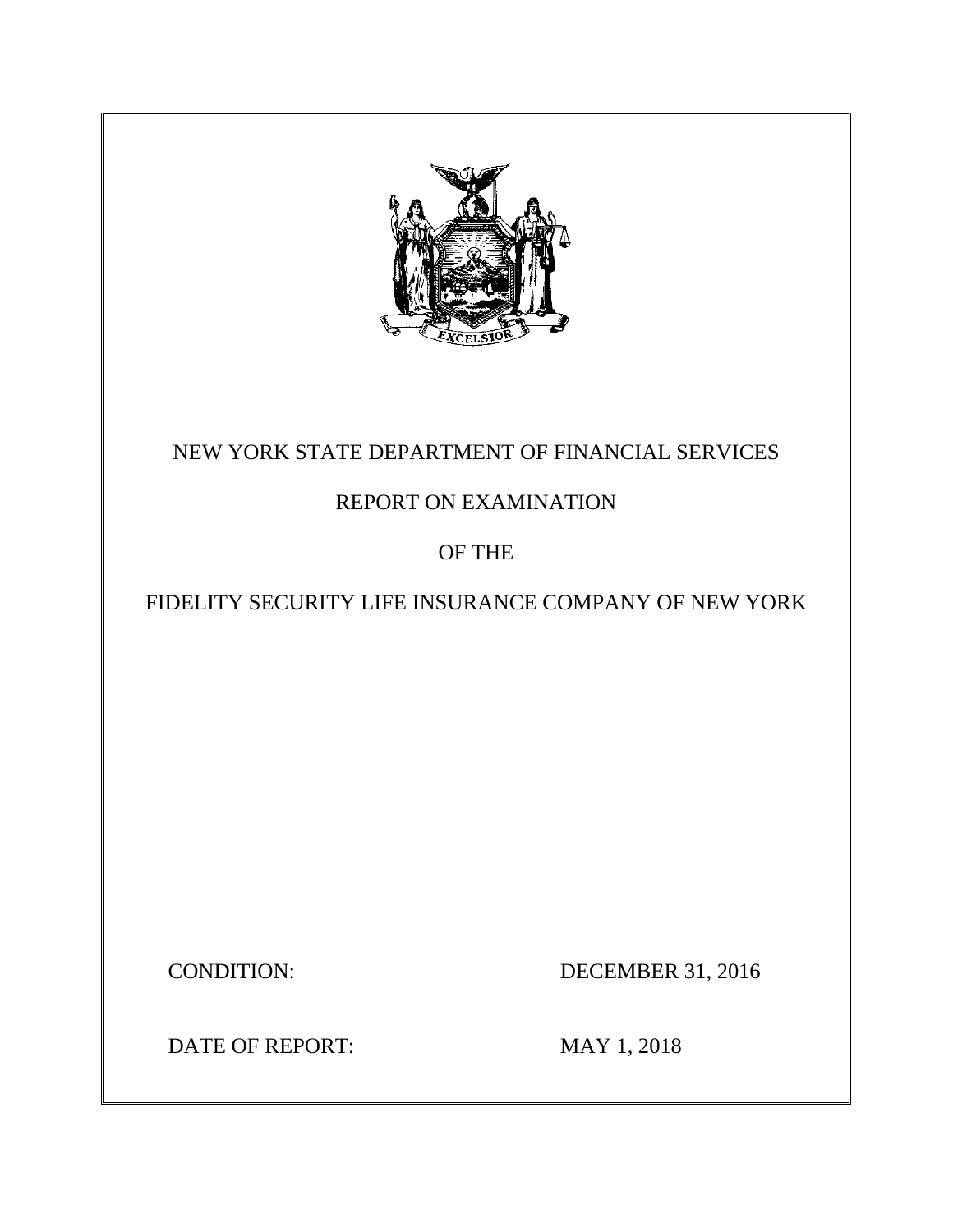## NEW YORK STATE DEPARTMENT OF FINANCIAL SERVICES

## REPORT ON EXAMINATION

## OF THE

### FIDELITY SECURITY LIFE INSURANCE COMPANY OF NEW YORK

## AS OF

DECEMBER 31, 2016

DATE OF REPORT: MAY 1, 2018

EXAMINER: EXAMINER: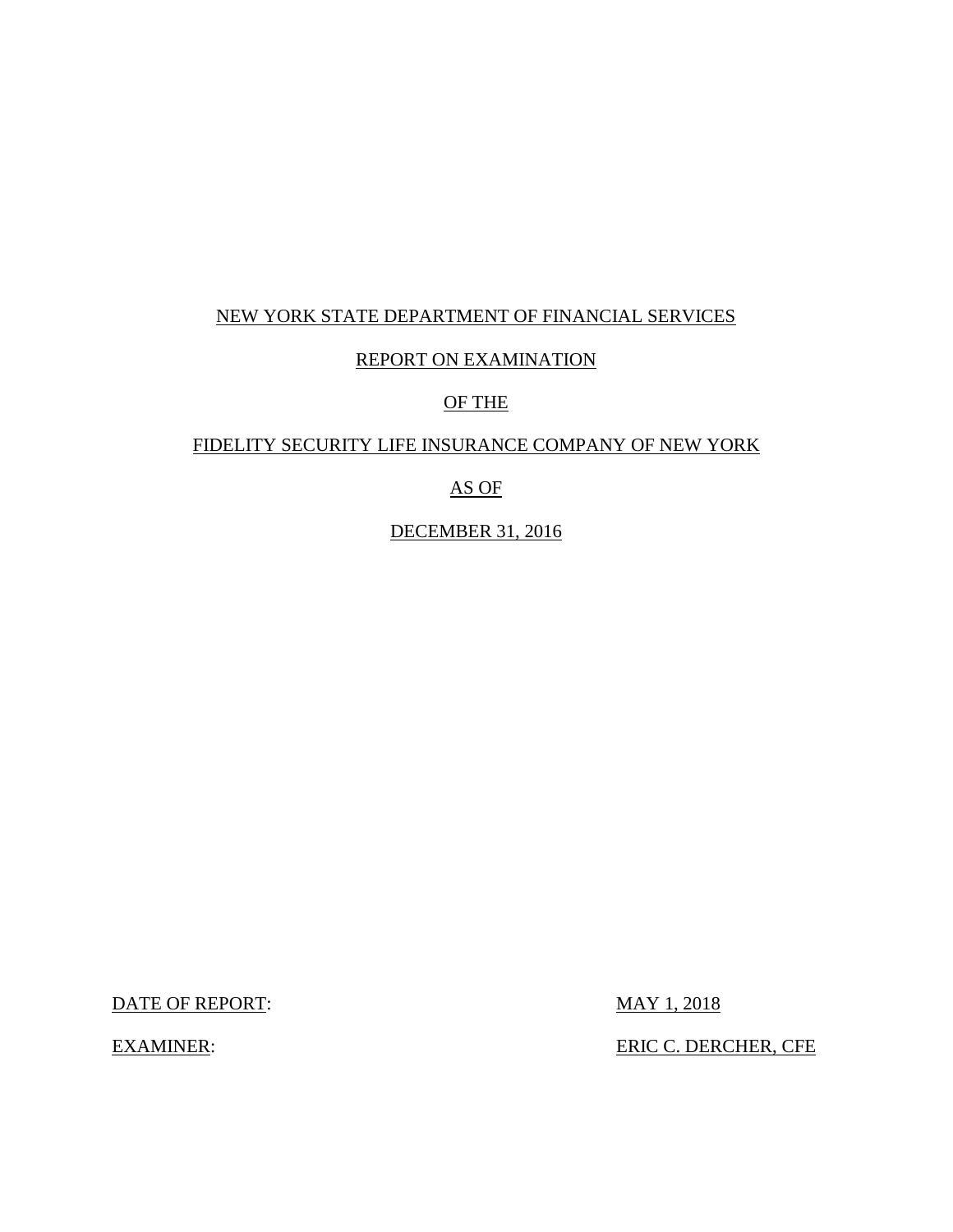# TABLE OF CONTENTS

| ITEM |                                      | PAGE NO.       |
|------|--------------------------------------|----------------|
| 1.   | Scope of examination                 | $\overline{2}$ |
| 2.   | Description of Company               | 4              |
|      | A. History                           | 4              |
|      | B. Holding company                   | 4              |
|      | C. Organizational chart              | 5              |
|      | D. Service agreements                | 6              |
|      | E. Management                        | 6              |
| 3.   | Territory and plan of operations     | 9              |
|      | A. Statutory and special deposits    | 9              |
|      | <b>B.</b> Direct operations          | 9              |
|      | C. Reinsurance                       | 9              |
| 4.   | Significant operating results        | 10             |
| 5.   | <b>Financial statements</b>          | 13             |
|      | A. Independent accountants           | 13             |
|      | <b>B.</b> Net admitted assets        | 13             |
|      | C. Liabilities, capital and surplus  | 14             |
|      | D. Condensed summary of operations   | 15             |
|      | E. Capital and surplus account       | 16             |
| 6.   | Prior report summary and conclusions | 17             |
|      |                                      |                |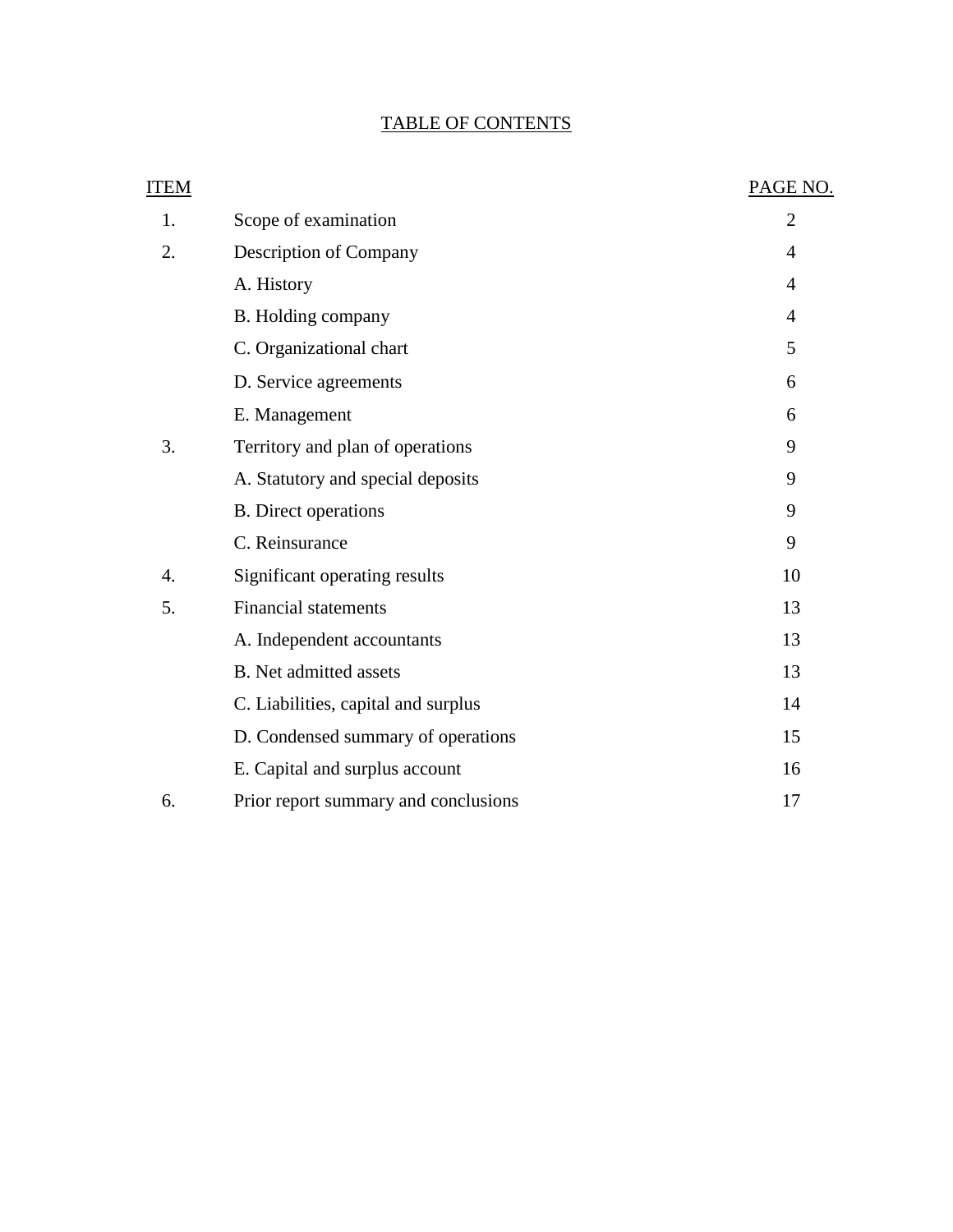

# NEW YORK STATE DEPARTMENT<sub>of</sub> **NCIAL SERVICES**

Andrew M. Cuomo Maria T. Vullo Governor Superintendent Superintendent Superintendent Superintendent Superintendent Superintendent Superintendent Superintendent Superintendent Superintendent Superintendent Superintendent Superintendent Superintendent Sup

May 10, 2018

Honorable Maria T. Vullo Superintendent of Financial Services New York, New York 10004

Madam:

 Fidelity Security Life Insurance Company of New York, hereinafter referred to as "the Company," at its main administrative office located at 3130 Broadway, Kansas City, MO 64111. The In accordance with instructions contained in Appointment No. 31671, dated September 11, 2017, and annexed hereto, an examination has been made into the condition and affairs of Company's statutory home office is located at 162 Prospect Hill Road, Suite 101A, Brewster NY 10509.

 Wherever "Department" appears in this report, it refers to the New York State Department of Financial Services.

The report indicating the results of this examination is respectfully submitted.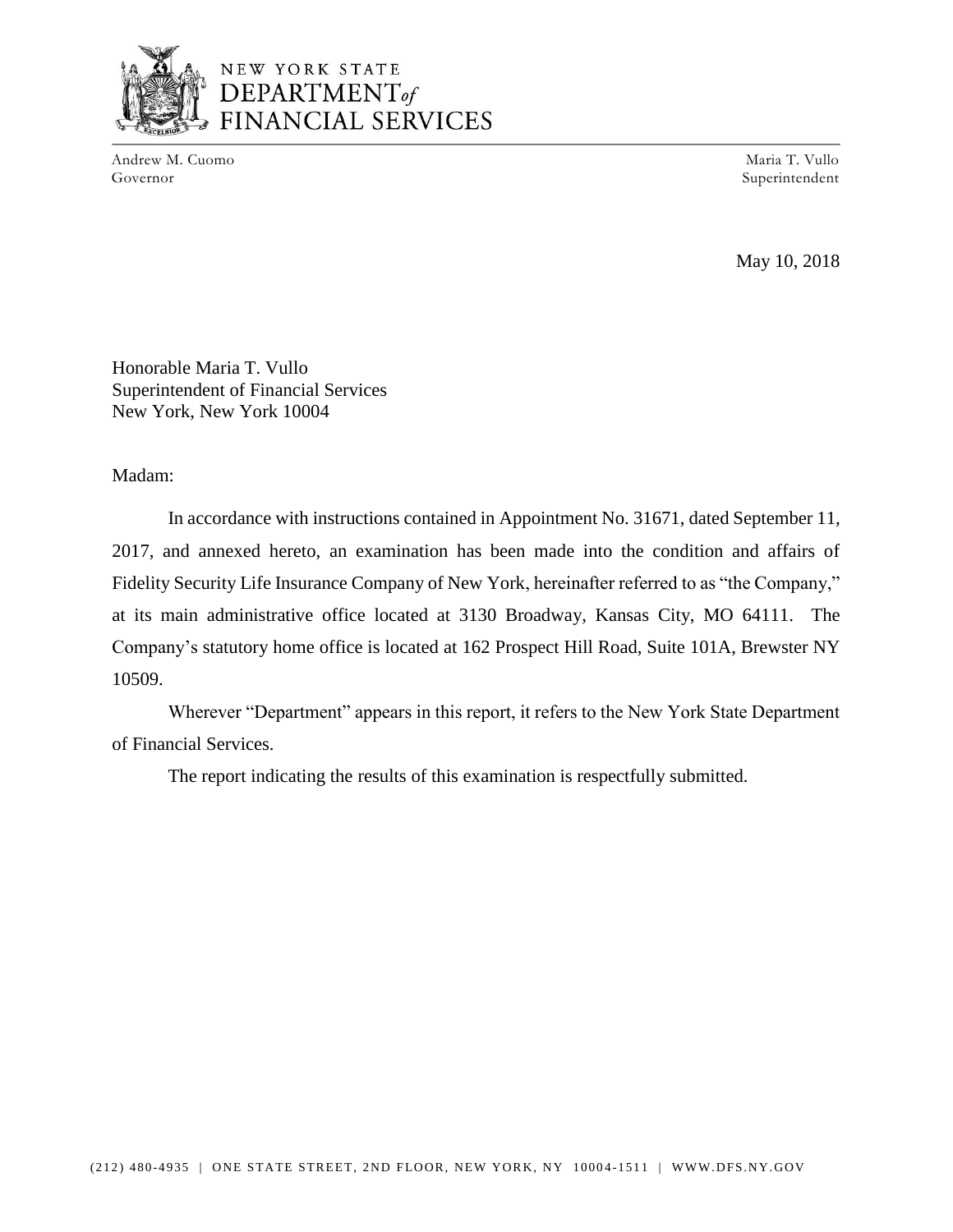### 1. SCOPE OF EXAMINATION

 examination covers the five-year period from January 1, 2012, to December 31, 2016. The deemed appropriate by the examiner, transactions occurring subsequent to December 31, but prior The examination of the Company was a full-scope financial examination as defined in the NAIC *Financial Condition Examiners Handbook, 2017 Edition* (the "Handbook")*.* The examination was conducted observing the guidelines and procedures in the Handbook and, where to the date of this report (i.e., the completion date of the examination) were also reviewed.

 formulating the nature and extent of the examination. The examiner planned and performed the examination to evaluate the current financial condition as well as identify prospective risks that may threaten the future solvency of the insurer. The examiner identified key processes, assessed mitigate those risks. The examination also included assessing the principles used and significant estimates made by management, evaluating the overall financial statement presentation, and Statutory Accounting Principles as adopted by the Department, and annual statement instructions. The examination was conducted on a risk-focused basis in accordance with the provisions of the Handbook published by the National Association of Insurance Commissioners ("NAIC"). The Handbook guidance provides for the establishment of an examination plan based on the examiner's assessment of risk in the insurer's operations and utilizing that evaluation in the risks within those processes and evaluated the internal control systems and procedures used to determining management's compliance with New York statutes and Department guidelines,

 the Company's parent, Fidelity Security Life Insurance Company ("FSL"), a Missouri domestic stock life insurance company. The coordinated examination was led by the State of Missouri, with participation from New York. Since the lead and participating state are accredited by the NAIC, The examination was coordinated and conducted in conjunction with the examination of both states deemed it appropriate to rely on each other's work.

 environment were utilized to develop the examination approach. The Company's risks and management activities were evaluated incorporating the NAIC's nine branded risk categories. These categories are as follows: Information about the Company's organizational structure, business approach and control

- Pricing/Underwriting
- **Reserving**
- **Operational**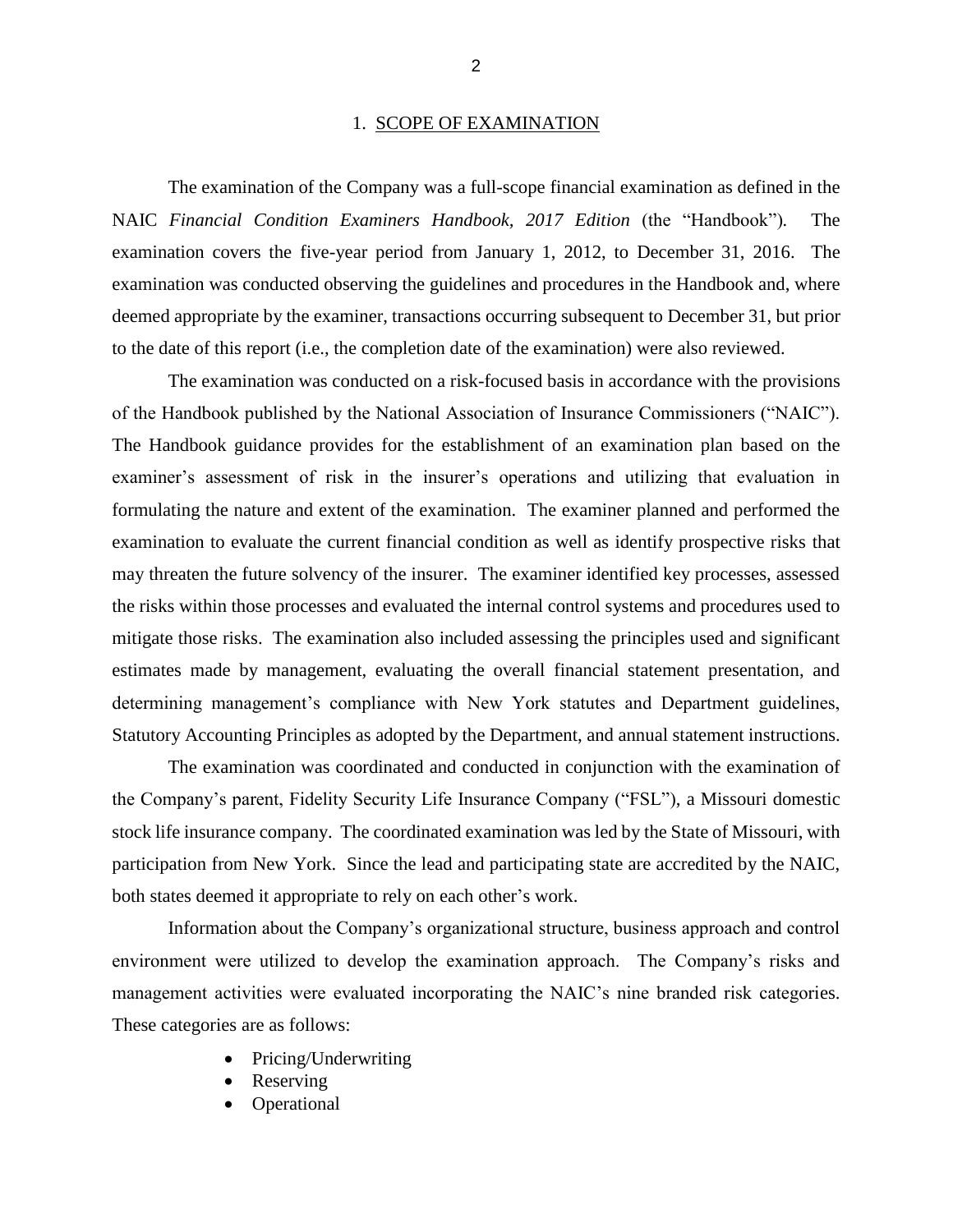- **Strategic**
- Credit
- **Market**
- **Liquidity**
- Legal
- Reputational

 The Company was audited annually, for the years 2012 through 2016, by the accounting firm of RSM US LLP. The Company received an unqualified opinion in all years. Certain audit workpapers of the accounting firm were reviewed and relied upon in conjunction with this reviewed. However, the examiner relied on neither the internal audit, nor MAR testing-related examination. FSL, the Company's parent, has an internal audit department which is given the task of assessing the internal control structure of its subsidiaries, business partners, third-party administrators, and managing general agents and underwriters, and assessing compliance with the NAIC Model Audit Rule ("MAR"). MAR documentation and related testing workpapers were workpapers.

 The examiner reviewed the corrective actions taken by the Company with respect to the violations and recommendation contained in the prior report on examination. The results of the examiner's review are contained in item 6 of this report.

 matters which involve departure from laws, regulations or rules, or which require explanation or This report on examination is confined to financial statements and comments on those description.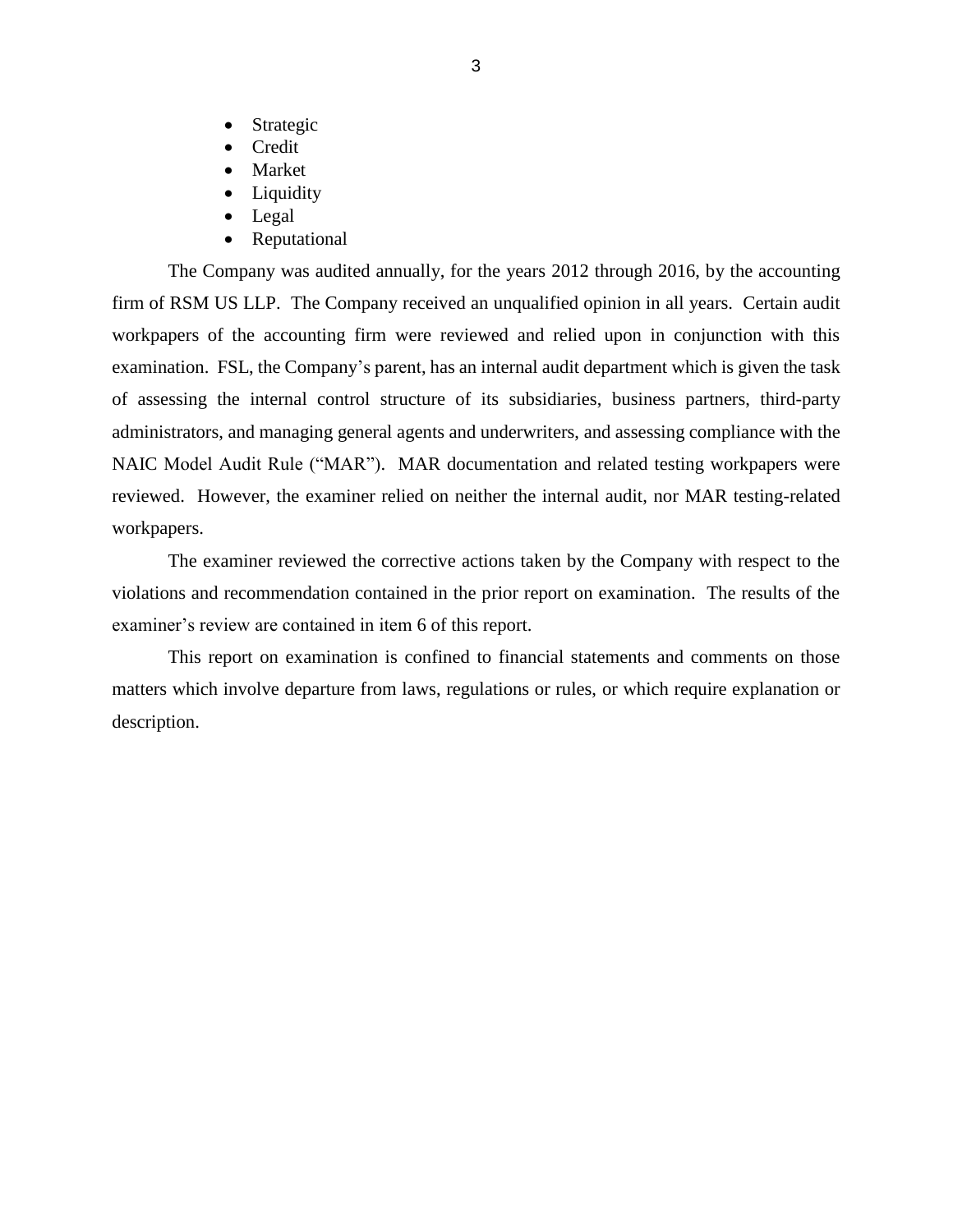#### 2. DESCRIPTION OF COMPANY

### <span id="page-6-0"></span>A. History

 The Company was incorporated as a stock life insurance company under the laws of New York on December 23, 1963, under the name of Old Republic Life Insurance Company of New York. The Company was licensed and commenced business on April 30, 1964. Initial resources of \$750,000, consisting of common capital stock of \$500,000 and paid in and contributed surplus of \$250,000, were provided through the sale of 100,000 shares of common stock (with a par value of \$5 each) for \$7.50 per share.

 In 1971, the Company increased its capital from \$500,000 to \$600,000 through the issuance of a stock dividend of 20,000 shares with a par value of \$5 per share. In 1993, the Company increased its capital from \$600,000 to \$2,000,000 through the issuance of a stock dividend of 280,000 shares with a par value of \$5 per share.

 The Company was acquired in February 1999 by Great American Life Insurance Company, and on April 2, 1999, the Company's name was changed to Great American Life Insurance Company of New York.

 On December 30, 2011, the Company was acquired by FSL in a 100% stock purchase transaction, and the Company's current name was adopted.

### B. Holding Company

 The Company is a wholly owned subsidiary of FSL , a Missouri life insurance company. FSL's ownership consists of three trusts, each with a one-third interest.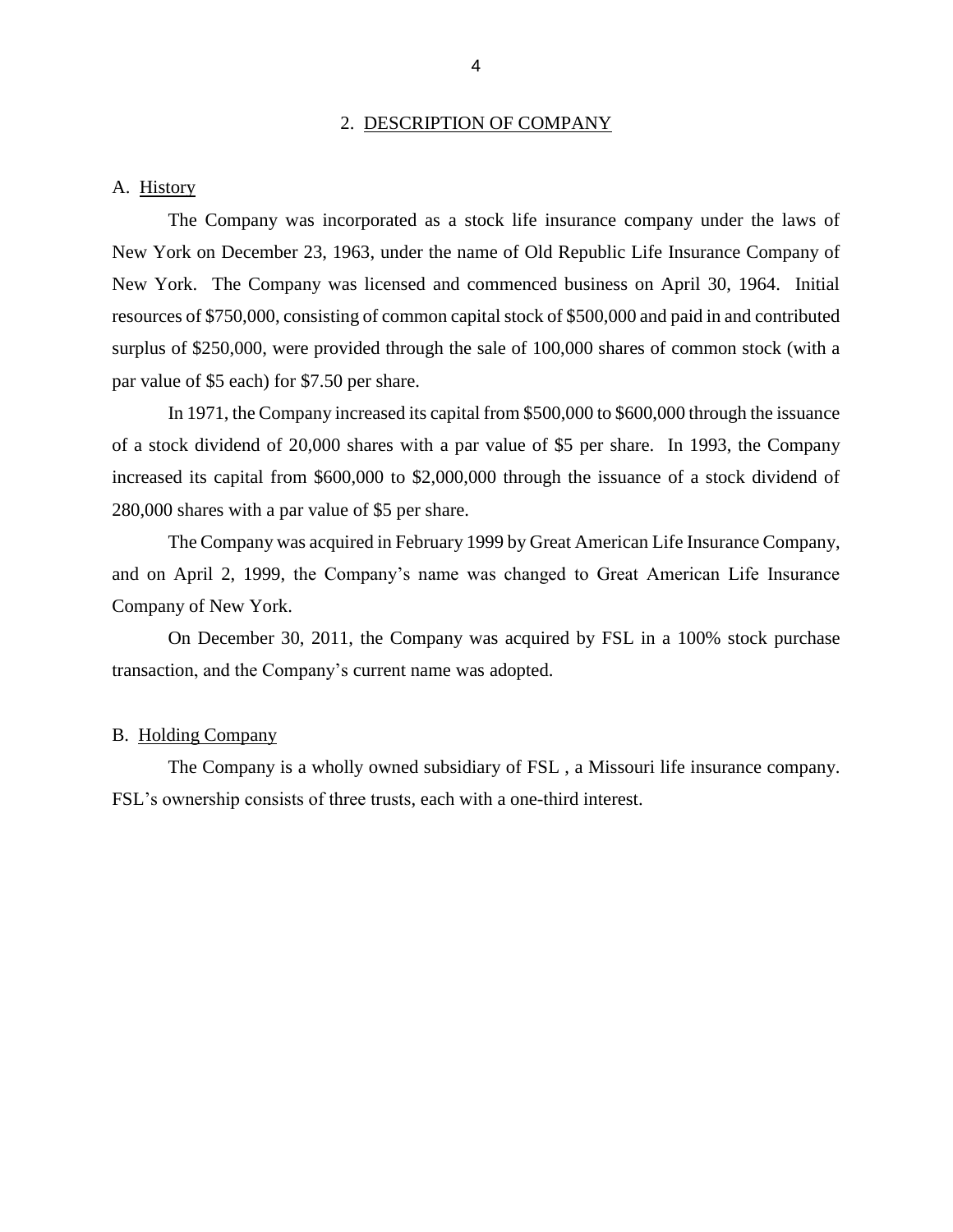## <span id="page-7-0"></span>C. Organizational Chart

 An organization chart reflecting the relationship between the Company and significant entities in its holding company system as of December 31, 2016, follows:

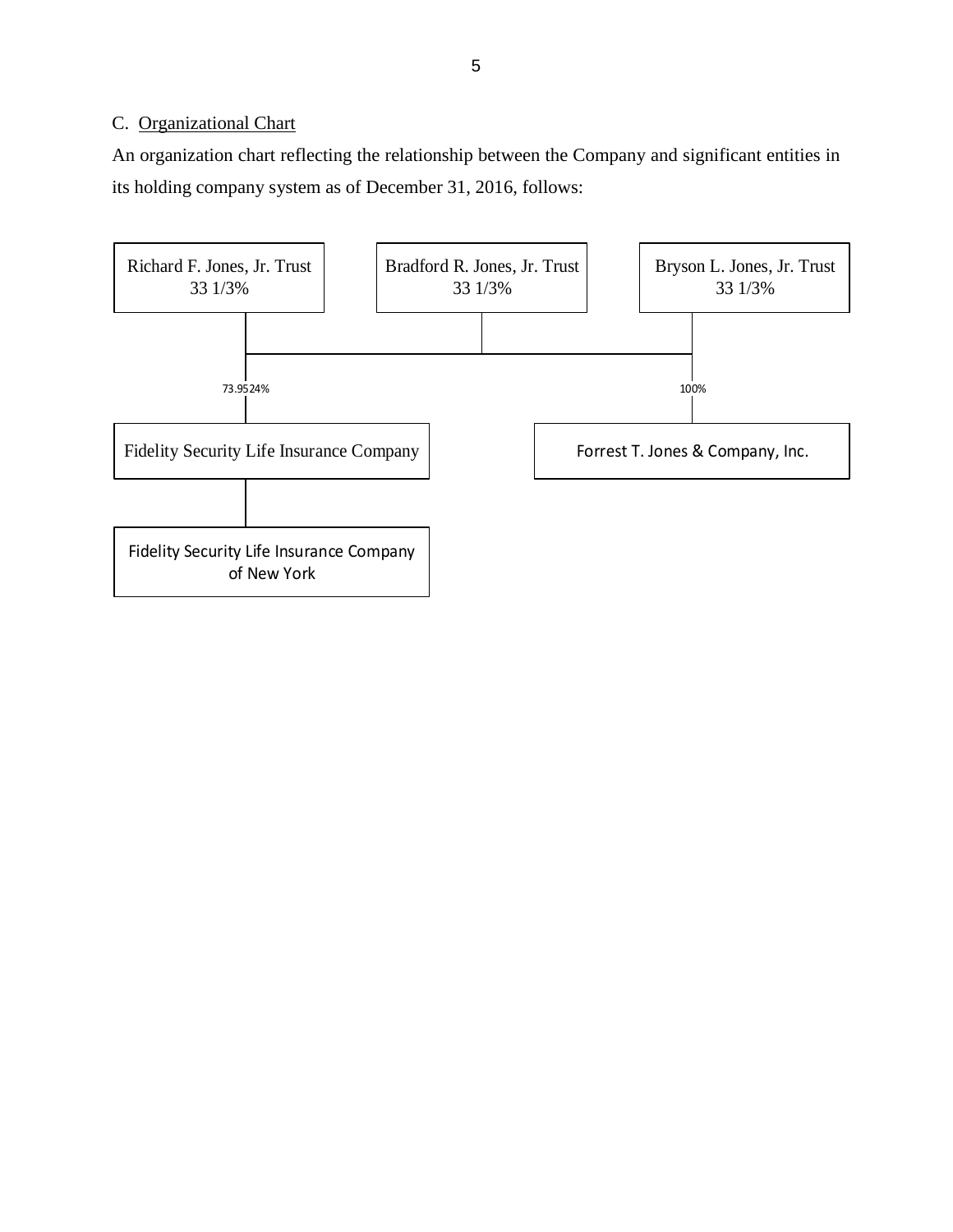### D. Service Agreements

 The Company had two service agreements in effect with affiliates during the examination period.

| Type of         |            |            |           |                           |                  |
|-----------------|------------|------------|-----------|---------------------------|------------------|
| Agreement       |            |            |           |                           | $(Express)^*$    |
| and             |            | Provider   | Recipient |                           | For Each Year    |
| Department      | Effective  | of         | of        | Specific Service(s)       | of the           |
| File Number     | Date       | Services   | Services  | Covered                   | Examination      |
| Administrative  | 12/30/2011 | Forrest T. | The       | Facilities and            | 2012 \$(606,369) |
| Service         |            | Jones $\&$ | Company   | Personnel,                | 2013 \$(519,540) |
| Agreement       |            | Company,   |           | Licensing and             | 2014 \$(759,144) |
| File No. 45072  |            | Inc.       |           | Insurance,                | 2015 \$(992,393) |
|                 |            |            |           | Administrative and        | 2016 \$(992,422) |
|                 |            |            |           | <b>Functional Duties,</b> |                  |
|                 |            |            |           | Marketing,                |                  |
|                 |            |            |           | Underwriting              |                  |
|                 |            |            |           | and/or Verifying          |                  |
|                 |            |            |           | Eligibility, Billing      |                  |
|                 |            |            |           | and Collecting, and       |                  |
|                 |            |            |           | <b>Adjusting Claims</b>   |                  |
| Investment      | 01/01/12   | <b>FSL</b> | The       | Investment                | 2012 \$0         |
| <b>Services</b> |            |            | Company   | Management                | 2013 \$0         |
| Agreement**     |            |            |           | <b>Services</b>           | 2014 \$0         |
| File No. 45072  |            |            |           |                           | 2015 \$0         |
|                 |            |            |           |                           | 2016 \$0         |

\*Amount of Expense Incurred by the Company

 \*\*FSL and the Company agreed to place a moratorium on the amounts due to FSL, pursuant to the agreement.

 The Company participates in a federal income tax allocation agreement and has a Letter of Guarantee with its parent.

### E. Management

 The Company's by-laws provide that the board of directors shall be comprised of not less than 7 and not more than13 directors. Directors are elected for a period of one year at the annual meeting of the stockholders held in May of each year. As of December 31, 2016, the board of directors consisted of eight members. Meetings of the board are held quarterl*y.*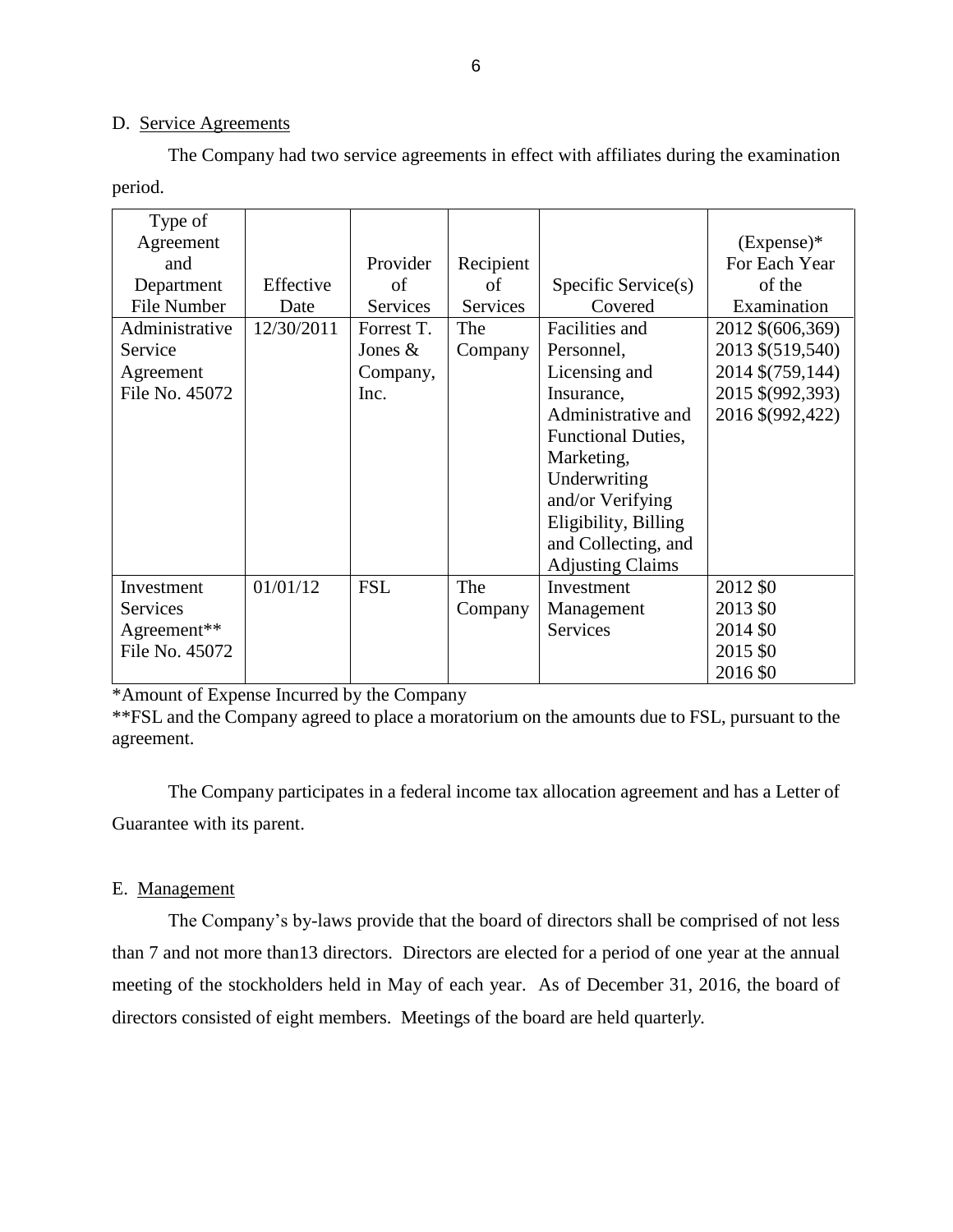The eight board members and their principal business affiliation, as of December 31, 2016, were as follows:

| Name and Residence                           | <b>Principal Business Affiliation</b>                                                                             | <b>Year First</b><br>Elected |
|----------------------------------------------|-------------------------------------------------------------------------------------------------------------------|------------------------------|
| Billy B. Hill, Jr.*<br>Austin, TX            | Director of Special Projects<br>AmeriLife Group, LLC                                                              | 2011                         |
| William R Hobbs<br>Leawood, KS               | <b>Retired VP and Controller</b><br><b>Fidelity Security Life Insurance Company</b>                               | 2012                         |
| Kathryn A. Howell *<br>Pelham, NY            | Counsel<br>CareConnect Insurance Company, Inc.                                                                    | 2012                         |
| <b>Richard F. Jones</b><br>Mission Hills, KS | Chairman, President and Chief Executive Officer<br><b>Fidelity Security Life Insurance Company</b><br>of New York | 2012                         |
| Steven C. Krueger*<br>Blue Springs, MO       | Self Employed<br>Steven C. Krueger Legal Services LLC                                                             | 2011                         |
| Peter A. Lindquist<br>Wheaton, Il            | <b>Treasurer and Vice President</b><br>Fidelity Security Life Insurance Company<br>of New York                    | 2016                         |
| Martha E. Madden<br>Prairie Village, KS      | Vice President and Secretary<br><b>Fidelity Security Life Insurance Company</b><br>of New York                    | 2012                         |
| David J. Smith<br>Stilwell, KS               | <b>Retired President</b><br>Fidelity Security Life Insurance Company<br>of New York                               | 2012                         |

\*Not affiliated with the Company or any other company in the holding company system

 committees indicated that meetings were well attended and that each director attended a majority The examiner's review of the minutes of the meetings of the board of directors and its of meetings.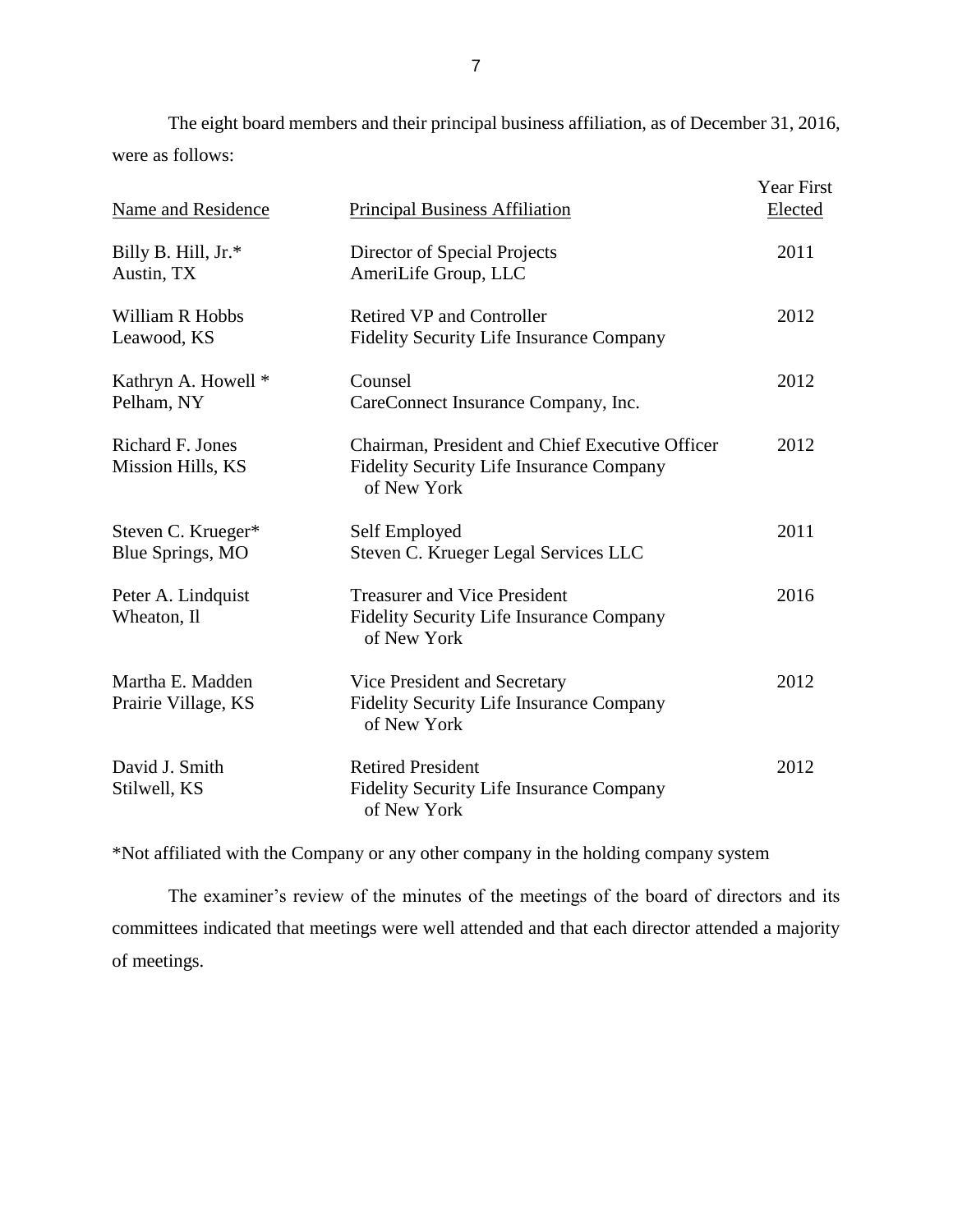The following is a listing of the principal officers of the Company as of December 31, 2016:

## Name Title

| Richard F. Jones      | Chairman, President and Chief Executive Officer |
|-----------------------|-------------------------------------------------|
| Martha E. Madden*     | Vice President and Secretary                    |
| Peter A. Lindquist    | Vice President and Treasurer                    |
| James M. Merwald, Jr. | Actuary                                         |
| Bryson L. Jones       | Vice President and Assistant Secretary          |
| Bradford R. Jones     | Vice President and Assistant Treasurer          |
| Richard F. Jones Jr.  | Vice President                                  |

\*Designated consumer services officer per Section 216.4(c) of 11 NYCRR 216 (Insurance Regulation 64)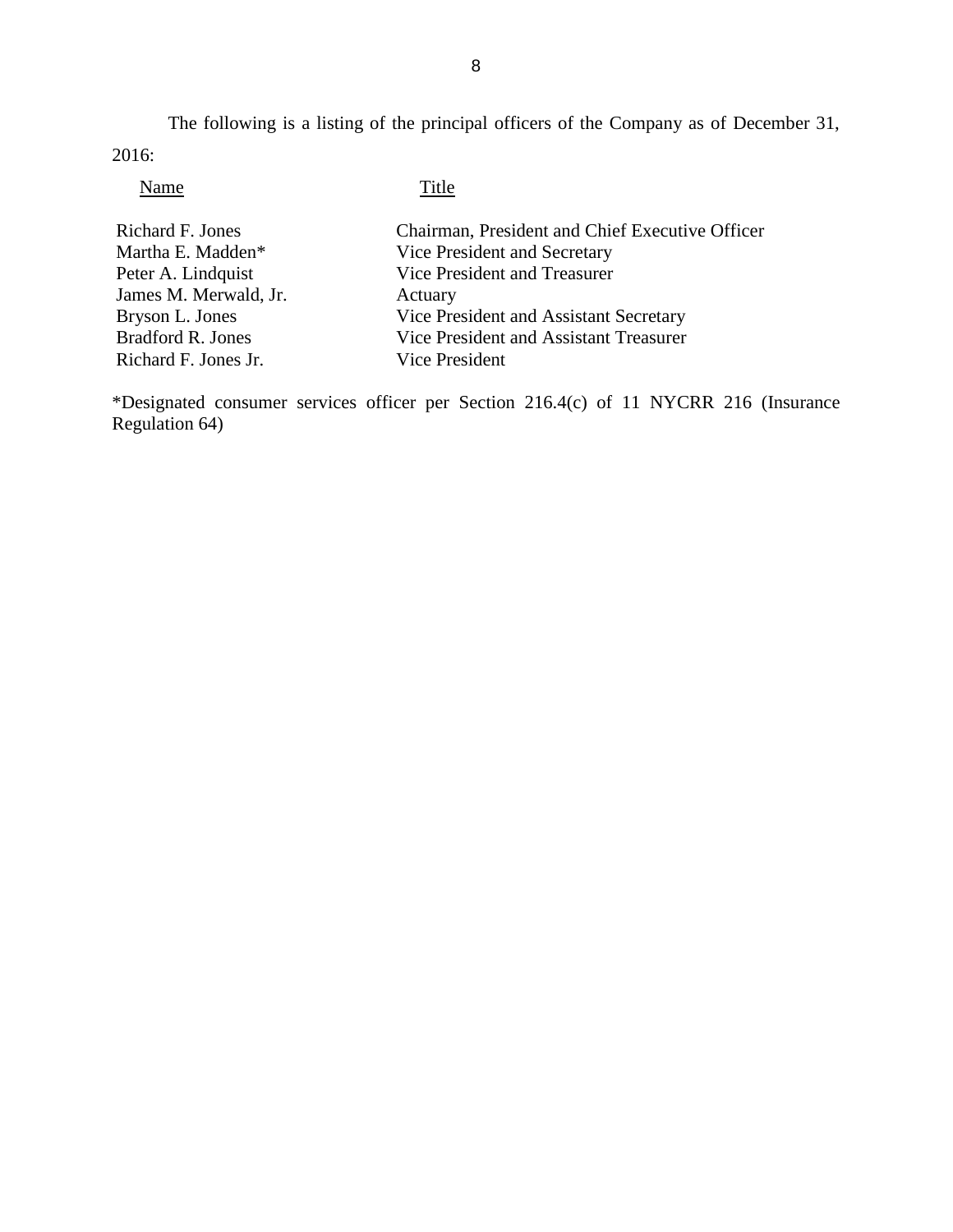<span id="page-11-0"></span> The Company is authorized to write life insurance, annuities and accident and health insurance as defined in paragraphs 1, 2 and 3 of Section 1113(a) of the New York Insurance Law.

 The Company is licensed to transact business in two states, namely Mississippi and deposit type funds) were received from New York*.* New York*.* In 2016, 100% of premiums (accident and health premiums, annuity considerations,

### A. Statutory and Special Deposits

 Treasury Notes on deposit with the State of New York, its domiciliary state, for the benefit of all As of December 31, 2016, the Company had \$ [300,000.00](https://300,000.00) (par value) of United States policyholders, claimants and creditors of the Company.

### B. Direct Operations

 The principal line of business marketed during the examination period was group accident and a traditional stop-loss health coverage plan. Both products are reinsured to minimize loss and health insurance. The Company markets two products, a limited benefit health vision product exposure.

The Company markets its products through a number of distribution channels that include individual sales representatives, brokers, managing general agents and third-party administrators. In 2016, 95% of the Company's business was produced by First American Administrators, Inc.

#### C. Reinsurance

 As of December 31, 2016, the Company had accident and health reinsurance treaties with business is reinsured on a quota share and coinsurance basis. Reinsurance is provided on an five companies, of which four were authorized or accredited. The Company's accident and health automatic and facultative basis.

The Company did not assume any insurance business during the examination period.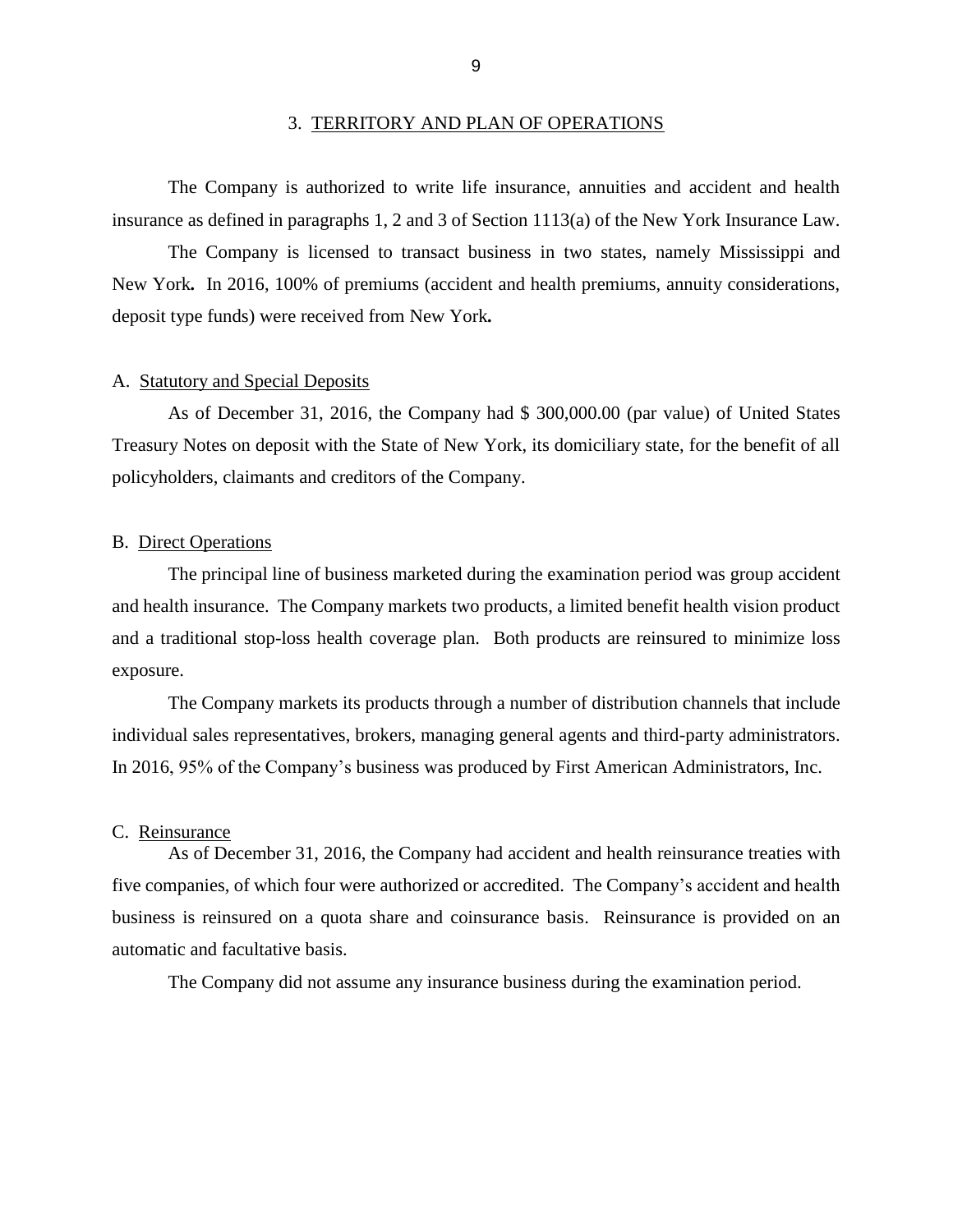#### 4. SIGNIFICANT OPERATING RESULTS

 during the period under examination as extracted from its filed annual statements. Failure of items Indicated below is significant information concerning the operations of the Company to add to the totals shown in any table in this report is due to rounding.

 The following table indicates the Company's financial growth (decline) during the period under review:

|                                                                                                                                                                                        | December 31,<br>2011                                                     | December 31,<br>2016                                                   | Increase<br>(Decrease)                                          |
|----------------------------------------------------------------------------------------------------------------------------------------------------------------------------------------|--------------------------------------------------------------------------|------------------------------------------------------------------------|-----------------------------------------------------------------|
| Admitted assets                                                                                                                                                                        | \$42,555,250                                                             | \$39,369,083                                                           | $\{(3,186,167)\}$                                               |
| Liabilities                                                                                                                                                                            | \$33,996,556                                                             | \$28,781,266                                                           | \$ (5,215,290)                                                  |
| Common capital stock<br>Gross paid in and contributed surplus<br>Group contingency life reserves<br>SSAP 10R election 10.e.<br>Unassigned funds (surplus)<br>Total capital and surplus | \$2,000,000<br>5,350,000<br>1,081,983<br>52,643<br>74,067<br>\$8,558,693 | \$2,000,000<br>5,350,000<br>$\theta$<br>0<br>3,237,817<br>\$10,587,817 | \$<br>O<br>(1,081,983)<br>(52, 643)<br>3,163,750<br>\$2,029,124 |
| Total liabilities, capital and surplus                                                                                                                                                 | \$42,555,250                                                             | \$39,369,083                                                           | $$$ (3,186,167)                                                 |

 The Company's invested assets as of December 31, 2016, were mainly comprised of bonds (96%), stocks (3%), and cash and short-term investments (1%).

 The majority (99.5%) of the Company's bond portfolio, as of December 31, 2016, was comprised of investment grade obligations.

 The following has been extracted from the Exhibits of Accident and Health Insurance in the filed annual statements for each of the years under review:

|                                                                                                  | Certificates                |                           |                             |                                |                                |
|--------------------------------------------------------------------------------------------------|-----------------------------|---------------------------|-----------------------------|--------------------------------|--------------------------------|
|                                                                                                  | 2012                        | 2013                      | 2014                        | 2015                           | 2016                           |
| Outstanding, end of previous year<br>Issued during the year<br>Other net changes during the year | $\theta$<br>$\theta$<br>(0) | $\theta$<br>37.149<br>(0) | 37,149<br>68,934<br>(5,329) | 100,754<br>49,647<br>(30, 728) | 119,673<br>52,317<br>(37, 504) |
| Outstanding, end of current year                                                                 | <u>0</u>                    | 37,149                    | 100,754                     | 119,673                        | 134,486                        |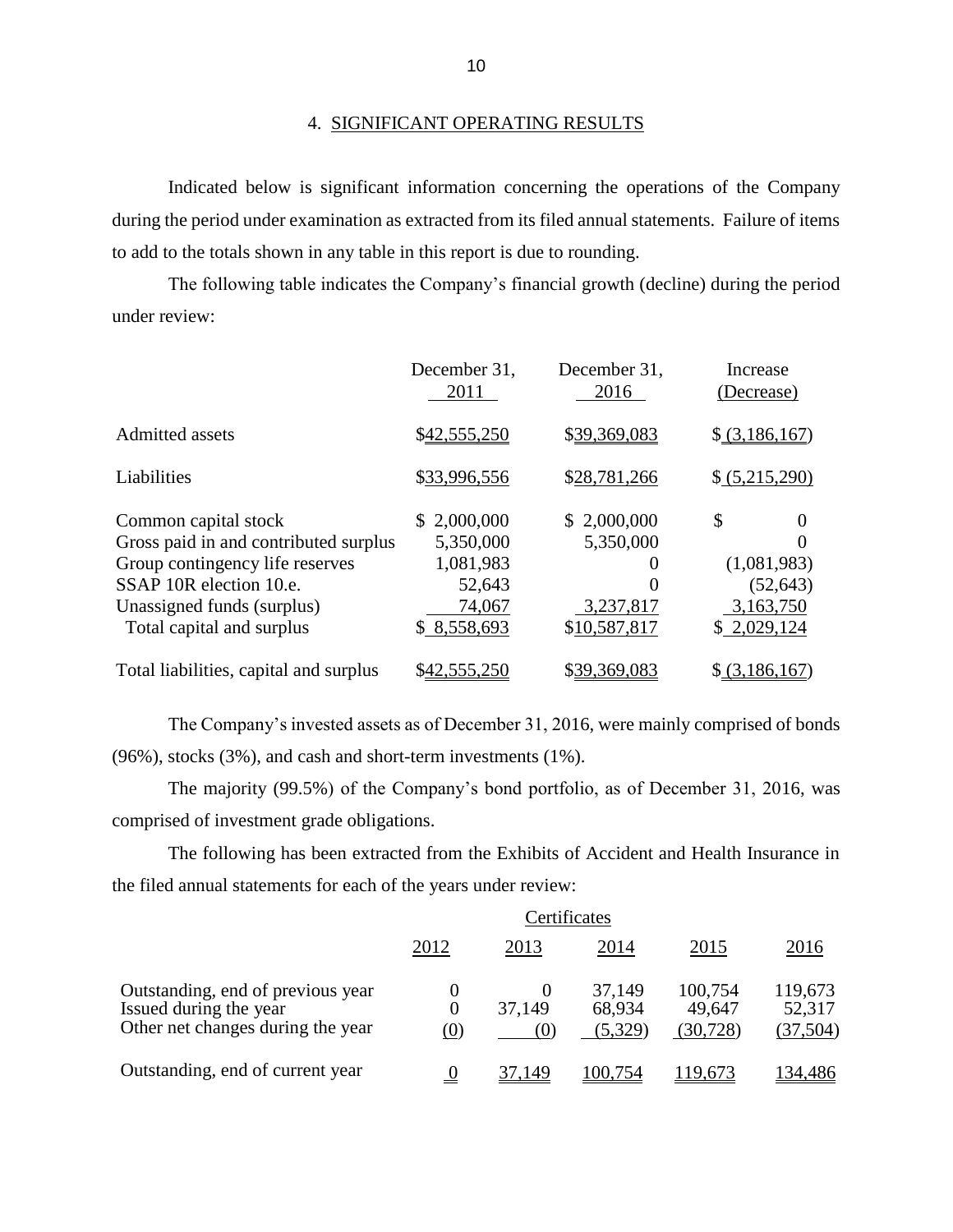provider, EyeMed Vision Care, LLC ("EyeMed"). The year-over-year fluctuation of the marketing. The increase in 2014 was the result of the high priority placed by EyeMed on New In 2013, the Company began marketing its group vision product through its network group accident and health insurance issued was largely driven by the varied efforts of EyeMed's York markets during the year. In subsequent years, a higher priority was placed on other markets.

 The following is the net gain (loss) from operations by line of business after federal income taxes but before realized capital gains (losses) reported for each of the years under examination in the Company's filed annual statements:

|                                          | 2012                   | 2013                  | 2014        | 2015         | 2016      |
|------------------------------------------|------------------------|-----------------------|-------------|--------------|-----------|
| Ordinary:                                |                        |                       |             |              |           |
| Life insurance                           | \$<br>(941)            | \$<br>(251)           | \$<br>89    | \$<br>89     | \$<br>99  |
| Individual<br>annuities<br>Supplementary | 92,404                 | 438,473               | 319,504     | 320,328      | 460,631   |
| contracts                                | (10,503)               | (67, 669)             | (42,209)    | 115,918      | 4,372     |
| Total ordinary                           | \$80,960               | \$370,553             | \$277,384   | \$436,335    | \$465,102 |
| Accident and health:                     |                        |                       |             |              |           |
| Group                                    | \$<br>$\overline{0}$   | \$(55,207)            | \$166,686   | \$100,219    | \$260,854 |
| Credit                                   | $\theta$               | $\theta$              | 0           | $\mathbf{0}$ | $\theta$  |
| Other                                    | $\Omega$               | $\overline{0}$        | (53,335)    | (26,888)     | (18, 846) |
| Total accident and                       |                        |                       |             |              |           |
| health                                   | \$<br>$\boldsymbol{0}$ | \$(55,207)            | \$113,351   | \$73,331     | \$242,008 |
| All other lines                          | \$24,472               | 7,653<br>$\mathbb{S}$ | \$<br>6,830 | \$ 2,529     | \$ 5,992  |
| Total                                    | \$105,433              | \$322,999             | \$397,565   | \$512,195    | \$713,103 |

 The Company's annuity business is in run-off. The increase in net gain from individual expenses in 2013. The decrease in 2014 was primarily attributed to the decrease in annuity considerations, and the increase in 2016, compared with 2015, resulted primarily from decreases annuities in 2013, compared with 2012, was primarily due to decreases in reserves and general in reserves and annuity benefits.

 The increase in net loss from supplementary contracts in 2013, compared with 2012, was primarily driven by increases in interest and adjustment on contract or deposit-type contract funds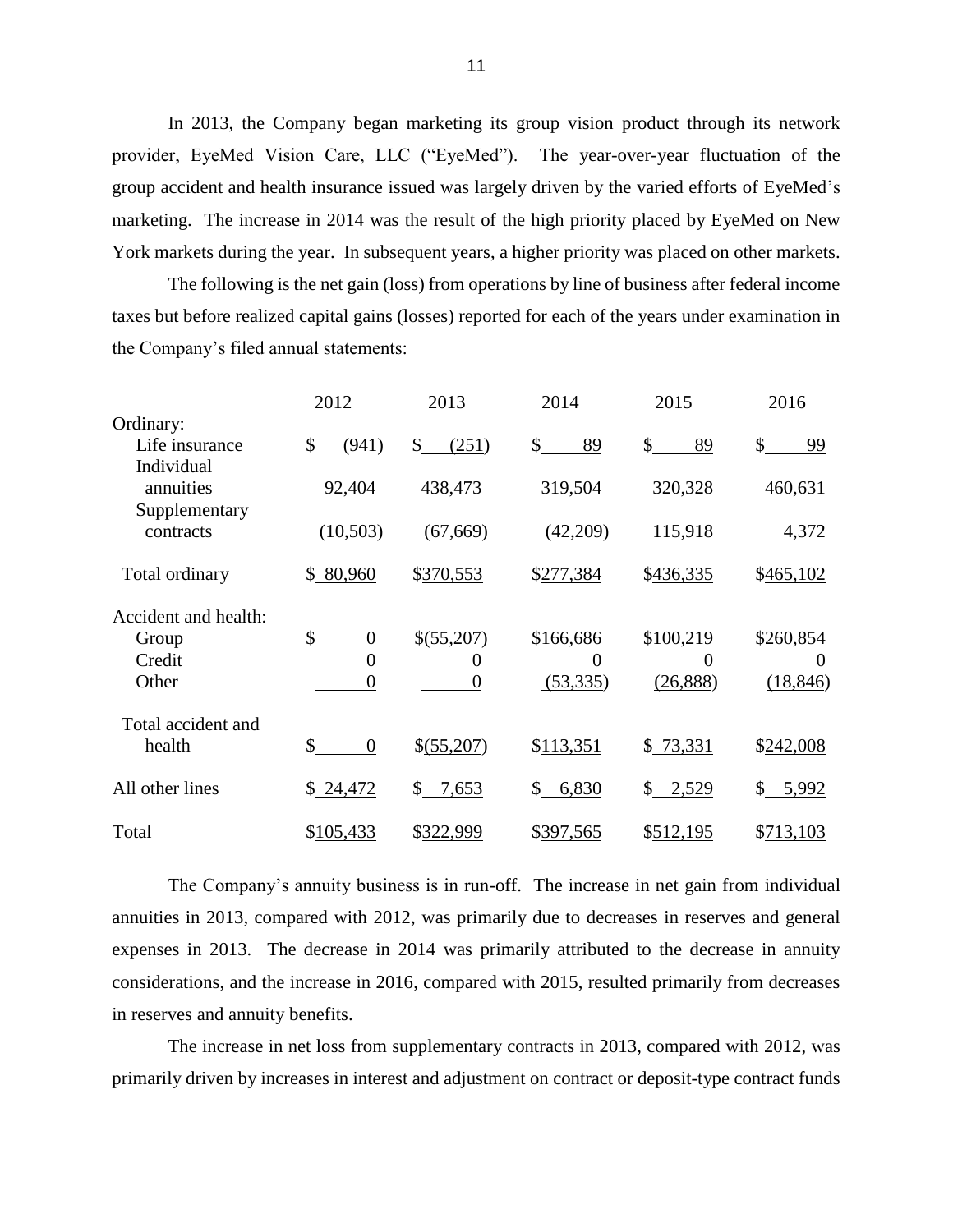and payments on supplementary contracts with life contingencies in 2013. The increase net gain 2015, as compared with 2014. Th net gain in 2016 decrease because there were no considerations for supplementary contracts, and there was a low decrease in reserves in 2016, as compared with in 2015 resulted primarily from considerations from supplementary contracts of \$89,493 in 2015, compared with zero in 2014. Additionally, interest and adjustment on contract or deposit-type contract funds and payments on supplementary contracts with life contingencies decreased in 2015.

 comprised of a large component of the profit. The decrease in net gain in 2015 was largely driven by an increase in operating expenses related to the EyeMed business, which was offset by an The increase in net gain in 2014 from group accident and health was due to a significant increase in production during the year. Direct premiums written increased from \$6.7 million in 2013 to \$15.2 million in 2014, largely driven by the EyeMed business. Approximately 90% of the group accident and health business is ceded; therefore, commissions on reinsurance ceded is increase in premiums collected. The increase in net gains in 2016 resulted from the continued growth in production related to the EyeMed business.

 The group accident and health other consists of the Company's stop-loss business, which the Company began writing in 2014. The net loss from this line of business in 2014 resulted from the expenses associated with the development of the new business, and the decrease in net loss in 2015 and 2016 resulted from improved underwriting.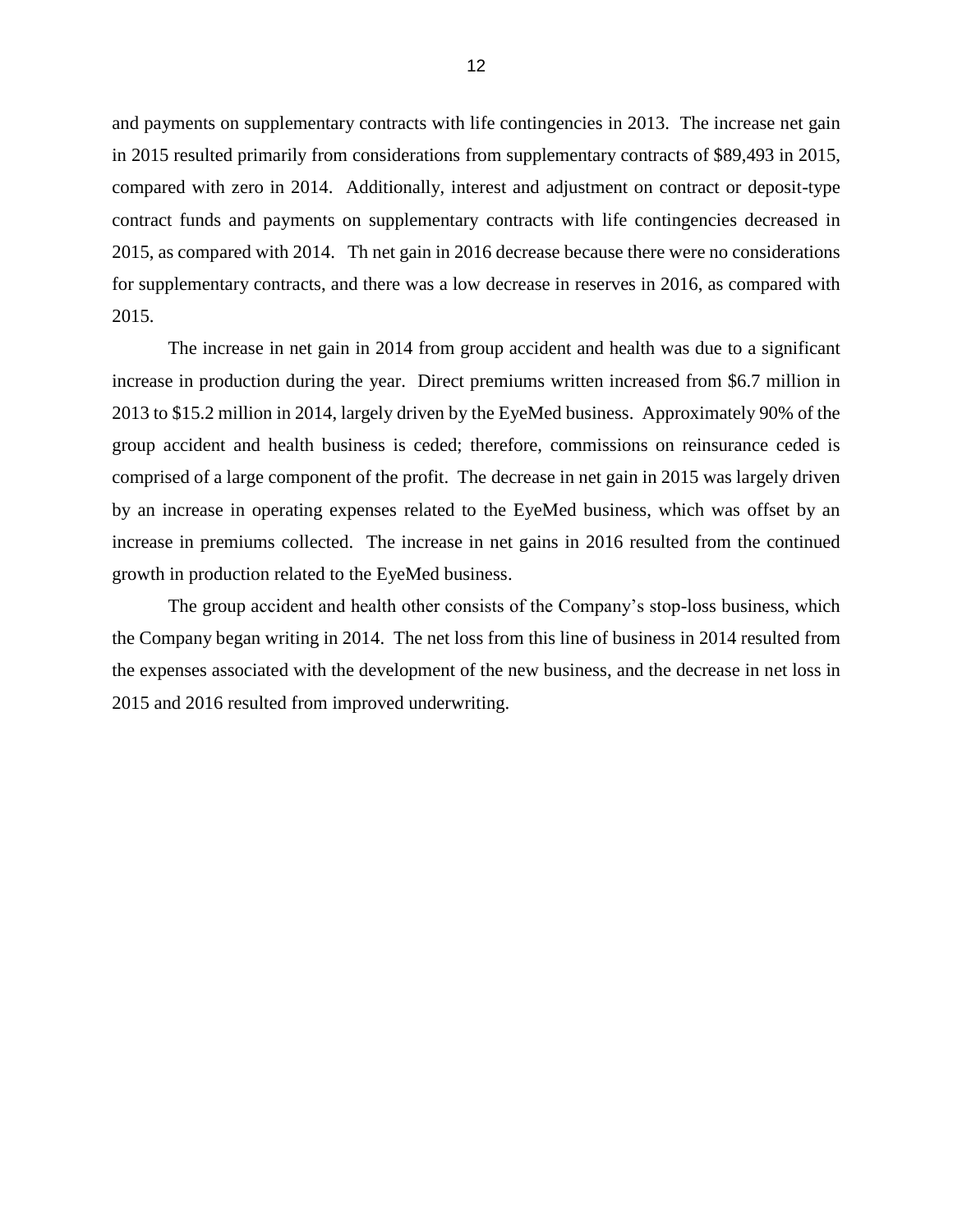### 5. FINANCIAL STATEMENTS

 The following statements show the assets, liabilities, capital and surplus as of December 31, 2016, as contained in the Company's 2016 filed annual statement, a condensed summary of operations and a reconciliation of the capital and surplus account for each of the years under review. The examiner's review of a sample of transactions did not reveal any differences which materially affected the Company's financial condition as presented in its financial statements contained in the December 31, 2016, filed annual statement.

### A. Independent Accountants

 The firm of RSM US LLP was retained by the Company to audit the Company's combined statutory-basis statements of financial position as of December 31<sup>st</sup> of each year in the examination period, and the related statutory-basis statements of operations, capital and surplus, and cash flows for the year then ended.

 material respects, the financial position of the Company at the respective audit dates. Balances reported in these audited financial statements were reconciled to the corresponding years' annual RSM US LLP concluded that the statutory financial statements presented fairly, in all statements with no discrepancies noted.

#### B. Net Admitted Assets

| <b>Bonds</b>                                                            | \$37,257,939 |
|-------------------------------------------------------------------------|--------------|
| Stocks:                                                                 |              |
| Common stocks                                                           | 358,874      |
| Cash, cash equivalents and short term investments                       | 1,012,744    |
| Investment income due and accrued                                       | 396,940      |
| Premiums and considerations:                                            |              |
| Uncollected premiums and agents' balances in the course of collection   | 11,177       |
| Reinsurance:                                                            |              |
| Other amounts receivable under reinsurance contracts                    | 16,298       |
| Current federal and foreign income tax recoverable and interest thereon | 28,763       |
| Net deferred tax asset                                                  | 207,717      |
| Receivables from parent, subsidiaries and affiliates                    | 78,633       |
| Total admitted assets                                                   | \$39,369,084 |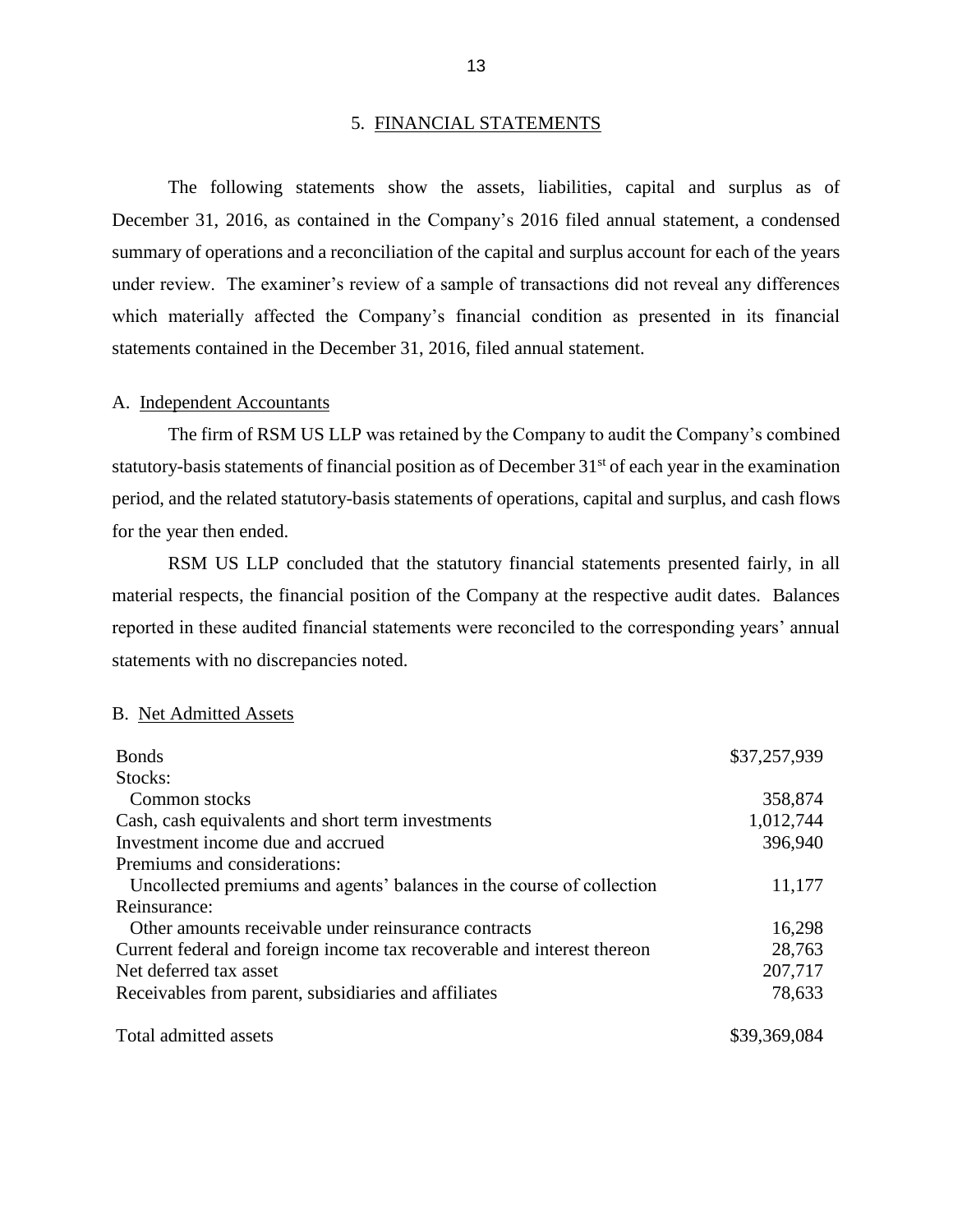# C. Liabilities, Capital and Surplus

| Aggregate reserve for life policies and contracts                     | \$25,392,849 |
|-----------------------------------------------------------------------|--------------|
| Aggregate reserve for accident and health contracts                   | 11,085       |
| Liability for deposit-type contracts                                  | 1,787,334    |
| Contract claims:                                                      |              |
| Accident and health                                                   | 429,783      |
| Premiums and annuity considerations for life and accident and health: |              |
| contracts received in advance                                         | 58           |
| Contract liabilities not included elsewhere:                          |              |
| Other amounts payable on reinsurance                                  | 310,780      |
| Interest maintenance reserve                                          | 456,346      |
| General expenses due or accrued                                       | 26,281       |
| Amounts withheld or retained by company as agent or trustee           | (15, 394)    |
| Amounts held for agents' account                                      | 63,256       |
| Remittances and items not allocated                                   | 3,972        |
| Miscellaneous liabilities:                                            |              |
| Asset valuation reserve                                               | 261,219      |
| Funds held under reinsurance treaties with unauthorized reinsurers    | 6,469        |
| Payable for Securities                                                | 1,826        |
| Liability for Unclaimed funds                                         | 45,402       |
| <b>Total liabilities</b>                                              | \$28,781,266 |
| Common capital stock                                                  | 2,000,000    |
| Gross paid in and contributed surplus                                 | 5,350,000    |
| Unassigned funds (surplus)                                            | 3,237,817    |
| Surplus                                                               | \$8,587,817  |
| Total capital and surplus                                             | \$10,587,817 |
| Total liabilities, capital and surplus                                | \$39,369,083 |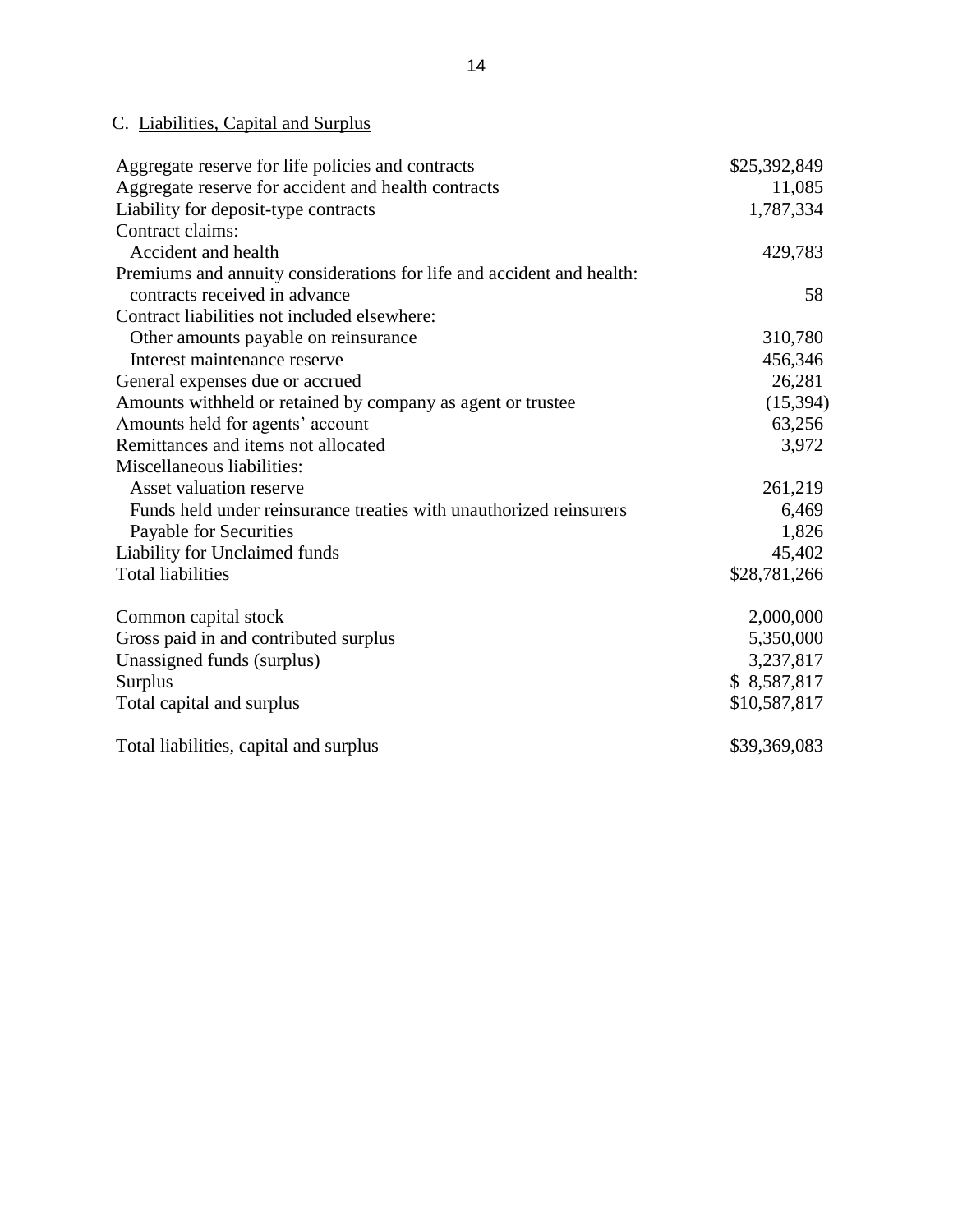## <span id="page-17-0"></span>D. Condensed Summary of Operations

|                                                                                                                 | 2012                                              | 2013                                               | 2014                                              | 2015                                                 | 2016                                               |
|-----------------------------------------------------------------------------------------------------------------|---------------------------------------------------|----------------------------------------------------|---------------------------------------------------|------------------------------------------------------|----------------------------------------------------|
| Premiums and considerations<br>Investment income<br>Commissions and reserve<br>adjustments on reinsurance ceded | 150,094<br>\$<br>2,044,599<br>$\Omega$            | 803,051<br><sup>\$</sup><br>1,897,900<br>1,263,880 | \$1,547,671<br>1,830,307<br>2,730,977             | \$2,176,163<br>1,877,570<br>3,508,344                | \$2,308,809<br>2,079,905<br>4,152,537              |
| Miscellaneous income                                                                                            | 6,890                                             | 7,890                                              | 7,415                                             | 6,575                                                | <u>25</u>                                          |
| Total income                                                                                                    | \$2,201,583                                       | \$3,972,721                                        | \$6,116,370                                       | \$7,568,652                                          | \$8,541,276                                        |
| Benefit payments<br>Increase in reserves<br>Commissions<br>General expenses and taxes                           | \$2,637,170<br>(1,025,946)<br>$\theta$<br>502,144 | \$3,705,315<br>(1,761,171)<br>1,122,811<br>581,401 | \$2,969,288<br>(634, 165)<br>2,348,833<br>954,046 | \$4,060,626<br>(1,395,489)<br>2,863,218<br>1,319,361 | \$3,084,292<br>(191,795)<br>3,376,743<br>1,307,960 |
| <b>Total deductions</b>                                                                                         | \$2,113,368                                       | \$3,648,356                                        | \$5,638,002                                       | \$6,847,716                                          | \$7,577,200                                        |
| Net gain (loss)<br>Federal and foreign income taxes<br>incurred                                                 | \$<br>88,215<br>(17,218)                          | 324,365<br>\$<br>1,367                             | 478,368<br>\$<br>80,803                           | \$<br>720,936<br>208,741                             | 964,076<br>\$<br>250,973                           |
| Net gain (loss) from operations<br>before net realized capital gains<br>Net realized capital gains (losses)     | 105,433<br>S.<br>138,737                          | 322,998<br>\$.<br>(3,976)                          | 397,565<br>S.<br>(3,533)                          | \$<br>512,195<br>(6,077)                             | 713,103<br>S.<br>432                               |
| Net income                                                                                                      | 244,170                                           | \$319,020                                          | \$294,031                                         | \$ 506,118                                           | \$ 713,535                                         |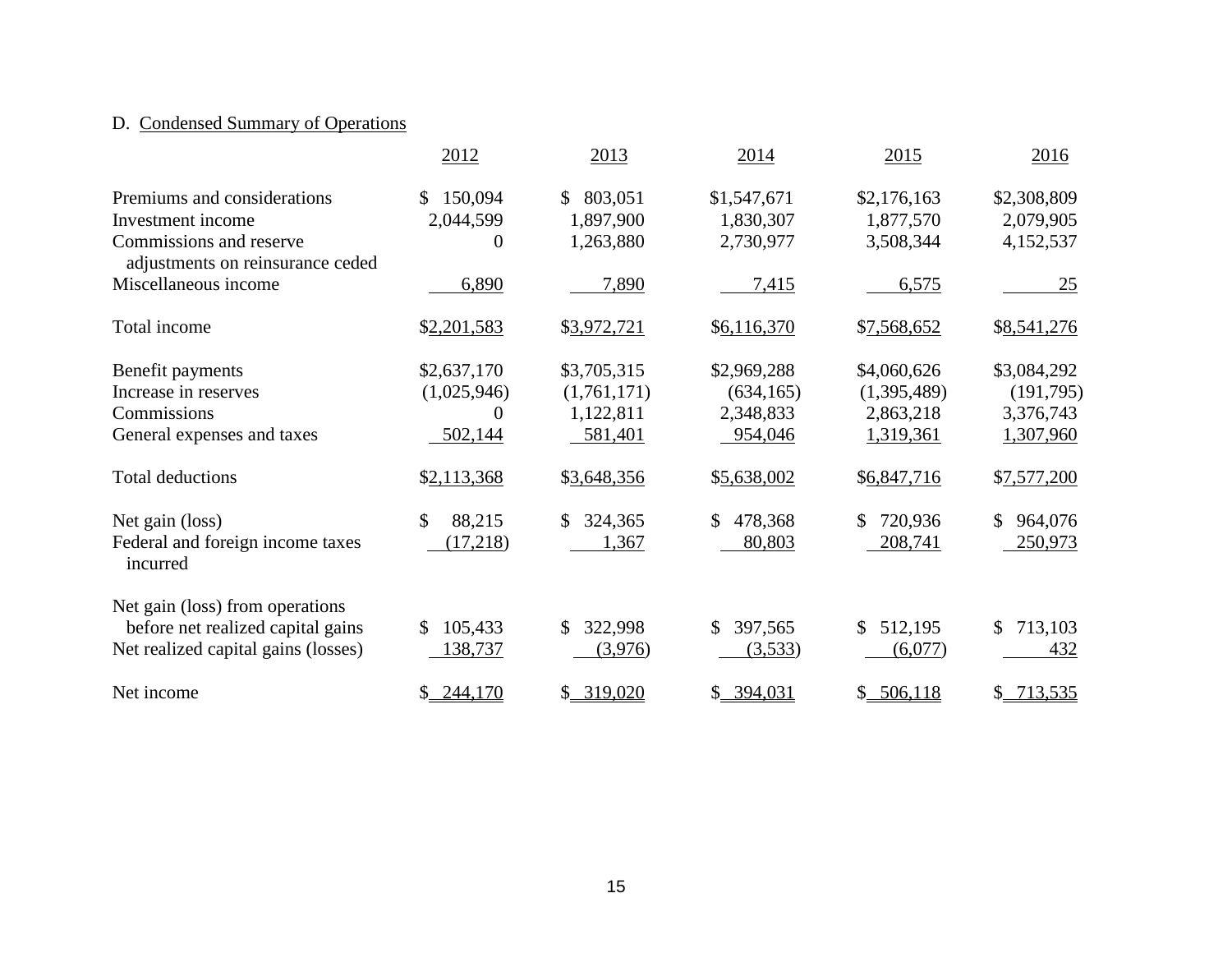# E. Capital and Surplus Account

|                                                 | 2012          | 2013                     | 2014          | 2015                    | 2016          |
|-------------------------------------------------|---------------|--------------------------|---------------|-------------------------|---------------|
| Capital and surplus, December 31, prior year    | \$8,558,693   | \$8,614,569              | \$9,005,882   | \$9,387,516             | \$9,850,275   |
| Net income                                      | 244,170<br>S. | 319,020<br>S.            | S.<br>394,031 | S.<br>506,118           | \$<br>713,535 |
| Change in net unrealized capital gains (losses) | 11,059        | 15,840                   | (88, 217)     | (33, 472)               | 17,561        |
| Change in net deferred income tax               | (172,068)     | (73, 257)                | (30, 565)     | (26, 882)               | (101, 265)    |
| Change in non-admitted assets and related items | 62,736        | 182,481                  | 68,930        | 39,745                  | 105,903       |
| Change in asset valuation reserve               | (90, 021)     | (52, 772)                | 37,455        | (22,750)                | 1,808         |
| Net change in capital and surplus for the year  | 55,876<br>S.  | 391,312<br><sup>\$</sup> | \$381,634     | $\mathbb{S}$<br>462,759 | 737,541<br>S. |
| Capital and surplus, December 31, current year  | \$8,614,569   | \$9,005,882              | \$9,387,516   | \$9,850,275             | \$10,587,817  |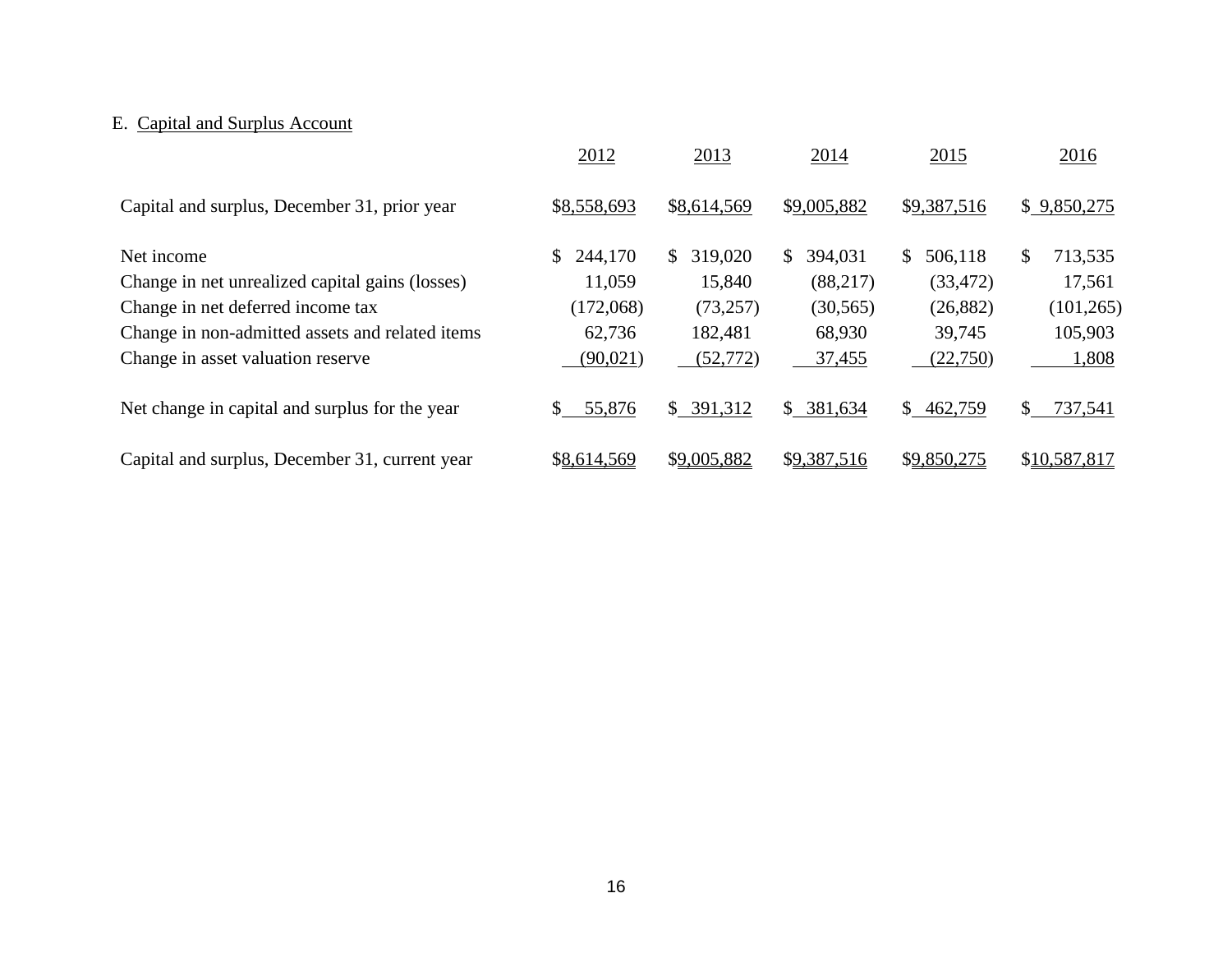<span id="page-19-0"></span>Following are the financial condition violations and recommendation contained in the prior report on examination and the subsequent actions taken by the Company in response to each citation:

### Item Description

 A The Company violated Section 1202(b)(2) of the New York Insurance Law by failing to establish a committee comprised solely of directors who are not officers or employees of the company to recommend the selection of independent certified public accountants, nominate candidates for director for election by shareholders or policyholders, evaluate the performance of officers deemed by such committee to be principal officers of the company and recommend to the board of directors the selection and compensation of such principal officers.

> On May 12, 2012, the board established several independent committees with the requisite authority to ensure compliance with Section 1202(b)(2) of the New York Insurance Law.

with the requisite authority to ensure compliance with Section 1202(b)(2) of the New York Insurance Law B The examiner recommended that the board establishes an independent committee

New York Insurance Law.<br>On May 12, 2012, the board established several independent committees with the requisite authority to ensure compliance with Section 1202(b)(2) of the New York Insurance Law.

 C The Company violated Section 243.3(a)(4) of Department Regulation No. 152 by reconstruction of the record at a separate location in those instances where the failing to maintain a duplicate or back-up system sufficient to permit insurer did not retain the original paper record.

> recordkeeping system, which maintains duplicate or back-up system. Additionally, the Company has adopted policies and procedures that are aligned with or are more rigorous than those contained in Regulation 152. The current The Company's current record keeping system has been integrated into FSL's examination did not reveal any records retention issues.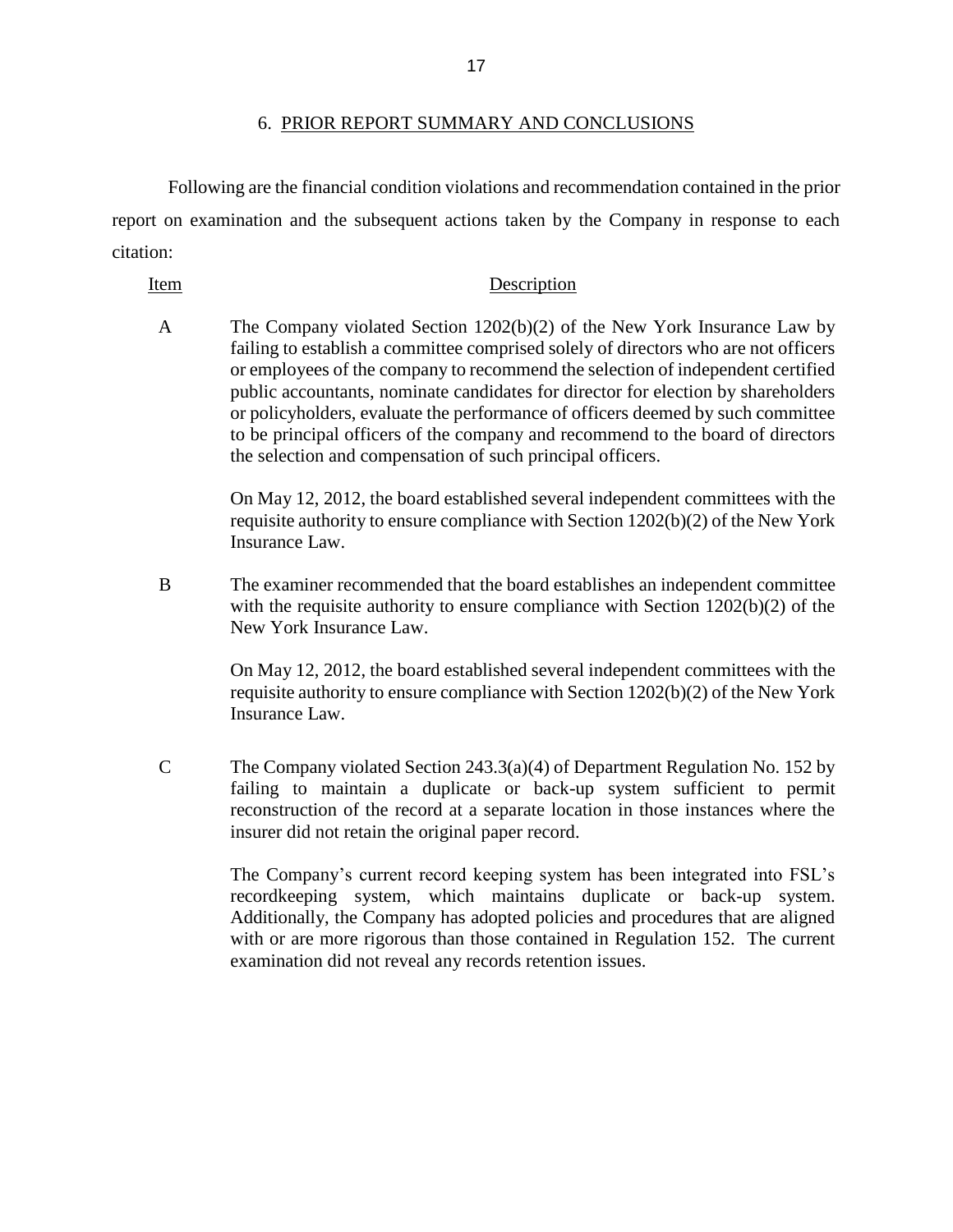Respectfully submitted,

Eric C, Dercher

Eric C. Dercher CFE Noble Consulting Services, Inc.

STATE OF NEW YORK  $\mathcal{L}$  $)$ SS: COUNTY OF NEW YORK

Eric C. Dercher, being duly sworn, deposes and says that the foregoing report, subscribed by him, is true to the best of his knowledge and belief.

Ein C, Dercher

Eric C. Dercher CFE Noble Consulting Services, Inc.

Subscribed and sworn to before me

this 23<sup>80</sup> day of  $M \beta$ 4, 2018

**CHARLES T LOVEJOY BIOTARY PUBLIC, STATE OF NEW YORK** Registration No. 01LO4798952 Qualified in New York County Commission Expires January 26, 2022